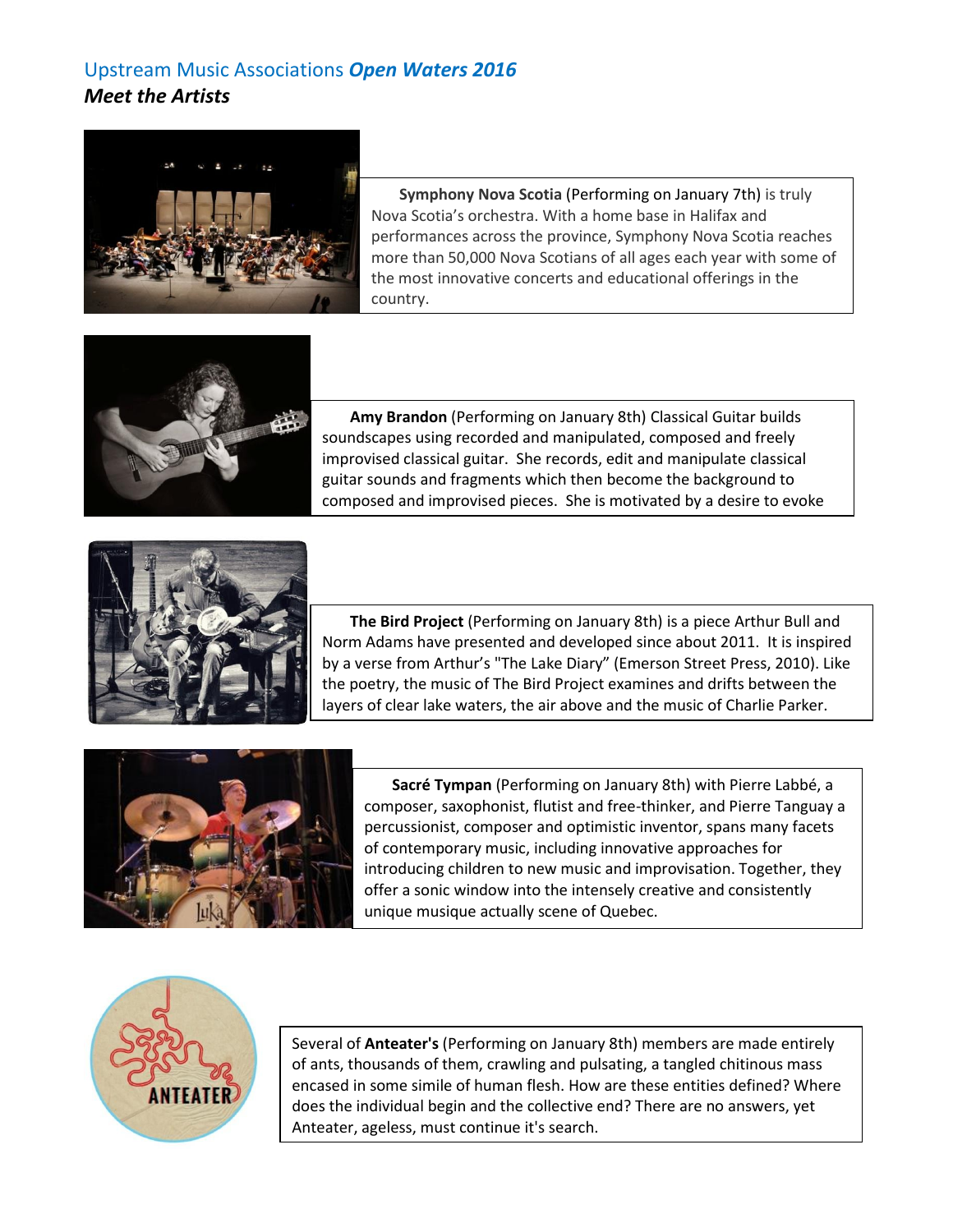

**Ellen Waterman** (Performing on January 9th) We are all constantly improvising with our environment, playing off of tiny shifts in perception to make choices that affect the play of movement and sound around us. As a flutist/vocalist I simply try to tap into that energy.



**Jeff Reilly** (Performing on January 9th) conducts, composes, improvises and performs bass clarinet in the Upstream Orchestra. He surrenders to the infinite and practices really hard, and works like a dog to bring the voice inherent in these great pieces to fruition. He is inspired by the infinite complexity of human existence, the remarkable power of manipulated sound and his dreams.



**The Cluttertones** (Performing on January 9th) play "otherworldly chamber music." It is jazz with an experimental ethos—open to subtlety, a sense of adventure, and diverse influences. Improvisation is an important element. We play with the intention to explore sonic worlds, and to engage with fellow humans on a deep level.



**Doug Cameron, percussion and Jacinte Armstrong, dancer**  (Performing on January 10th) Exploring the balance between sound and motion, gesture and rhythm, intention, improvisation and inspiration, this pairing of one of Halifax's premiere creative percussionists Doug Cameron with the accomplished and ambitious dance artist Jacinte Armstrong, this pairing promises to shake foundations.



**Birds of Paradox** (Performing on January 10th) with Lan Tung – erhu, Ron Samworth – guitarist, and Neelamjit Dhillon – sax / tabla explores the fusion of composition and improvisation, incorporating three very distinct voices and cultural backgrounds into a creative whole. Its debut CD Birds of Paradox has been nominated for Western Canadian Music Award and Independent Music Awards.